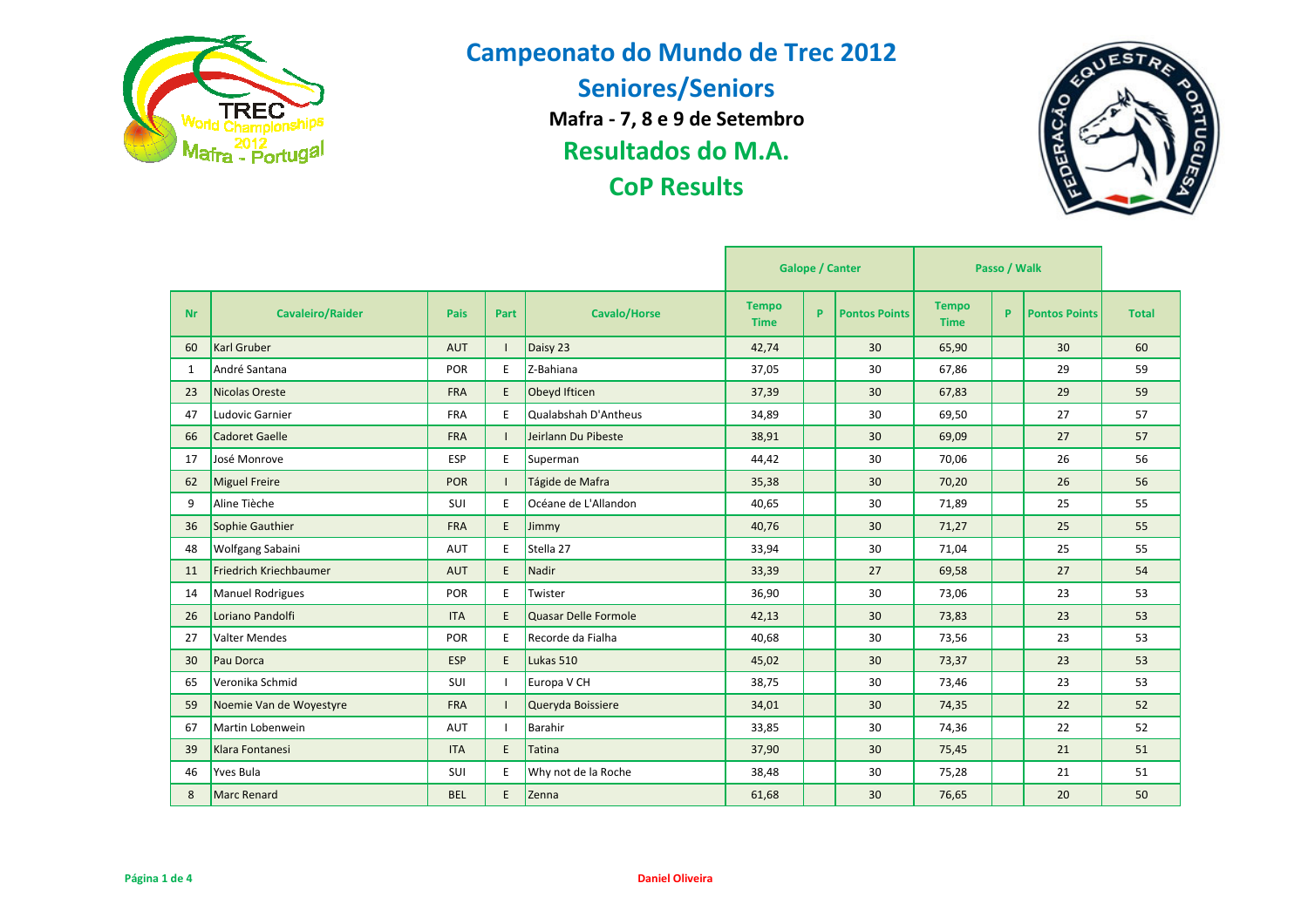



|                |                               | <b>Galope / Canter</b><br>Passo / Walk |      |                     |                             |   |                      |                             |   |                      |              |
|----------------|-------------------------------|----------------------------------------|------|---------------------|-----------------------------|---|----------------------|-----------------------------|---|----------------------|--------------|
| <b>Nr</b>      | <b>Cavaleiro/Raider</b>       | <b>Pais</b>                            | Part | <b>Cavalo/Horse</b> | <b>Tempo</b><br><b>Time</b> | P | <b>Pontos Points</b> | <b>Tempo</b><br><b>Time</b> | P | <b>Pontos Points</b> | <b>Total</b> |
| 10             | Lisbeth Lumpp                 | <b>FRA</b>                             | E    | Kajou               | 36,33                       |   | 30                   | 78,00                       |   | 19                   | 49           |
| 40             | Manuel Machado                | <b>POR</b>                             | E.   | <b>Shakira</b>      | 40,89                       |   | 30                   | 78,21                       |   | 18                   | 48           |
| 45             | Patrick Van Aken              | BEL                                    | E.   | Sisko               | 41,19                       |   | 30                   | 78,94                       |   | 18                   | 48           |
| 49             | Anja Wendt                    | <b>GER</b>                             | E.   | Latido              | 40,51                       |   | 30                   | 78,88                       |   | 18                   | 48           |
| 4              | Javier Perales                | <b>ESP</b>                             | E    | Oberon              | 35,40                       |   | 30                   | 79,38                       |   | 17                   | 47           |
| 12             | Bettina Klingmüller           | <b>GER</b>                             | E.   | Barlo               | 36,41                       |   | 30                   | 81,98                       |   | 15                   | 45           |
| $\overline{7}$ | Carole Charest                | CAN                                    | E.   | Balikjy             | 32,65                       |   | 22                   | 75,96                       |   | 21                   | 43           |
| 37             | Katharina Povacz              | <b>AUT</b>                             | E.   | DK King Kane        | 38,06                       |   | 30                   | 84,29                       |   | 12                   | 42           |
| 20             | Frederic Pierrestiger         | CAN                                    | E.   | Kass Krout HN       | 35,34                       |   | 30                   | 85,54                       |   | 11                   | 41           |
| 42             | José Romera                   | <b>ESP</b>                             | E.   | Aritxi-Diana        | 38,95                       |   | 30                   | 85,80                       |   | 11                   | 41           |
| 68             | Maria-Gabriela Nowack         | <b>GER</b>                             |      | Szisko              | 32,12                       |   | 19                   | 75,74                       |   | 21                   | 40           |
| 52             | Jorge Delgado                 | <b>POR</b>                             |      | Xiita               | 32,69                       |   | 22                   | 79,66                       |   | 17                   | 39           |
| 55             | Hilary Barnard                | GBR                                    |      | Quolisca Du Reverdy | 39,44                       |   | 30                   | 88,35                       |   | 8                    | 38           |
| 54             | Pablo Moreno                  | <b>ESP</b>                             |      | Chambao             | 48,90                       |   | 30                   | 90,21                       |   | 6                    | 36           |
| 35             | <b>Florence Buffat</b>        | SUI                                    | E.   | Luna XXIII CH       | 31,22                       |   | 13                   | 78,22                       |   | 18                   | 31           |
| 25             | <b>Beatrix Enzberg-Mahlke</b> | <b>GER</b>                             | E.   | Chris CH            | 44,37                       |   | 30                   | 90,56                       | P | $\mathbf{0}$         | 30           |
| 38             | Caroline Mahlke               | <b>GER</b>                             | E    | Captein Zwart       | 45,46                       |   | 30                   | 91,96                       | P | 0                    | 30           |
| 50             | Alessio Sauroni               | <b>ITA</b>                             | E.   | Obayan Sirokko      | 44,32                       |   | 30                   | 75,48                       | P | 0                    | 30           |
| 64             | Jackie Bennett                | <b>GBR</b>                             |      | Atento              | 37,43                       |   | 30                   | 98,04                       |   | 0                    | 30           |
| 57             | Sophie Vanderauwera           | <b>BEL</b>                             |      | Choura              | 31,76                       |   | 16                   | 86,83                       |   | 10                   | 26           |
| 22             | Laetitia Roy                  | SUI                                    | E.   | Vaillante Du Peupé  | 29,49                       |   | 4                    | 76,33                       |   | 20                   | 24           |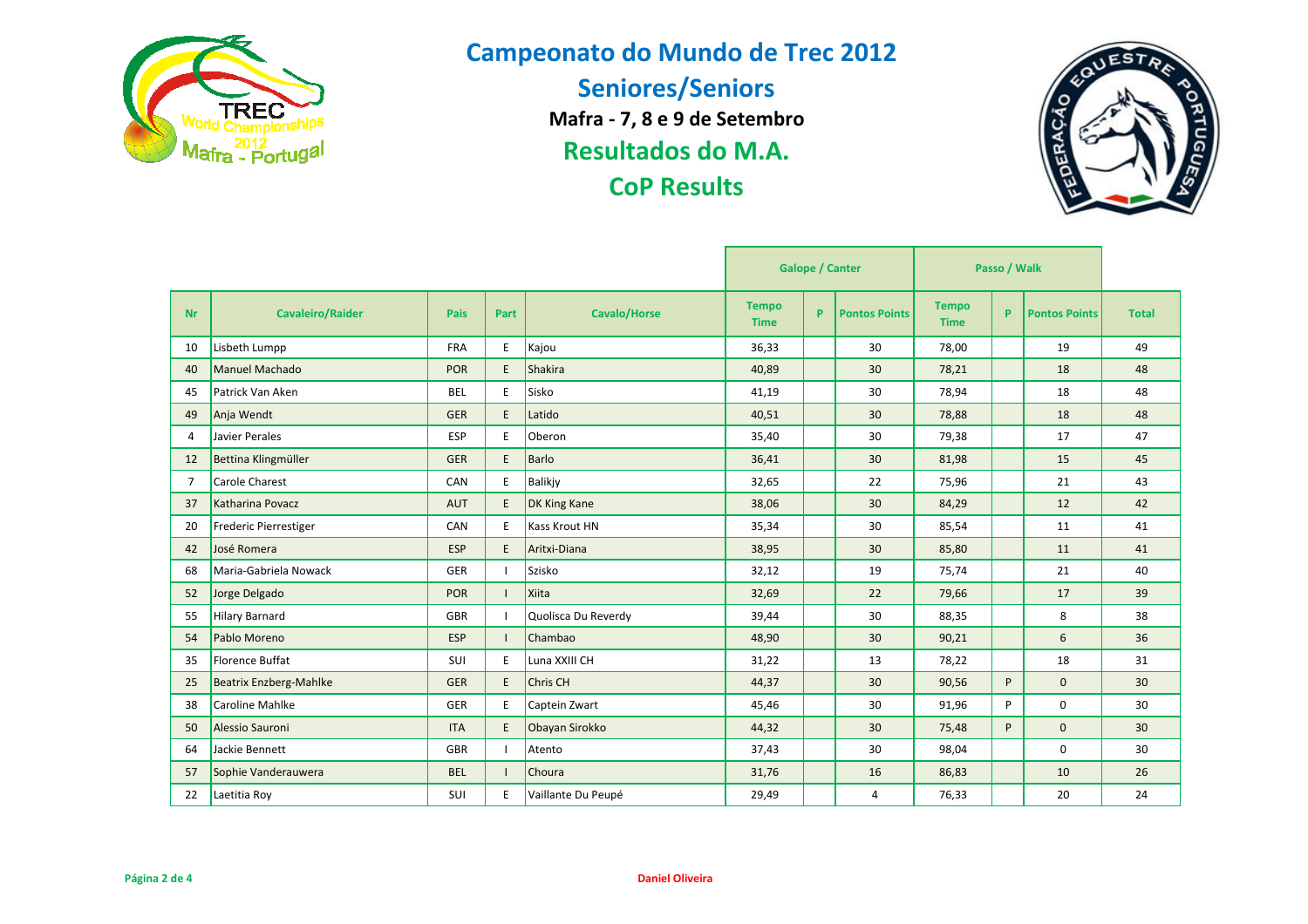



|           |                          | <b>Galope / Canter</b><br>Passo / Walk |      |                     |                             |    |                      |                             |    |                      |              |
|-----------|--------------------------|----------------------------------------|------|---------------------|-----------------------------|----|----------------------|-----------------------------|----|----------------------|--------------|
| <b>Nr</b> | <b>Cavaleiro/Raider</b>  | Pais                                   | Part | <b>Cavalo/Horse</b> | <b>Tempo</b><br><b>Time</b> | P. | <b>Pontos Points</b> | <b>Tempo</b><br><b>Time</b> | P. | <b>Pontos Points</b> | <b>Total</b> |
| 33        | <b>Genevieve Bastien</b> | <b>CAN</b>                             | E.   | Osiris              | 33,93                       | P  | $\mathbf{0}$         | 72,02                       |    | 24                   | 24           |
| 2         | Moa Lundgren             | <b>SWE</b>                             | E    | Thokkadis           | 47,90                       | P  | $\mathbf 0$          | 74,70                       |    | 22                   | 22           |
| 3         | <b>Kim Harrison</b>      | <b>USA</b>                             | E.   | Super Star          | 32,63                       |    | 22                   | 80,80                       | P  | 0                    | 22           |
| 15        | Anneli Eckervall         | <b>SWE</b>                             | E.   | Moussaka de Sommanc | 26,40                       |    | $\mathbf 0$          | 76,85                       |    | 20                   | 20           |
| 41        | Anne Buteau              | <b>USA</b>                             | E.   | Locade              | 30,22                       |    | 6                    | 83,34                       |    | 13                   | 19           |
| 28        | Alice Akkermann          | <b>SWE</b>                             | E    | Sjamel              | 25,43                       |    | $\mathbf 0$          | 79,72                       |    | 17                   | 17           |
| 19        | Annette Breedijk         | <b>NLD</b>                             | E.   | Tjakka              | 27,38                       | P  | $\mathbf{0}$         | 81,79                       |    | 15                   | 15           |
| 31        | Dot Still                | <b>GBR</b>                             | E    | <b>Bubalou</b>      | 30,99                       |    | 11                   | 92,18                       |    | 4                    | 15           |
| 44        | Celine Raymond           | <b>CAN</b>                             | E.   | Husky               | 26,20                       |    | $\mathbf{0}$         | 81,75                       |    | 15                   | 15           |
| 56        | Giorgio Giusti           | CAN                                    |      | Champion            | 24,88                       |    | 0                    | 81,31                       |    | 15                   | 15           |
| 29        | <b>Mary Harcourt</b>     | <b>USA</b>                             | E.   | X-Valente           | 27,72                       |    | $\mathbf{1}$         | 83,51                       |    | 13                   | 14           |
| 61        | <b>Madeleine Gaukler</b> | <b>GER</b>                             |      | Blacky              | 39,29                       | P  | $\mathbf 0$          | 82,47                       |    | 14                   | 14           |
| 6         | Renske Giesen            | <b>NLD</b>                             | E.   | Carmen              | 36,51                       | P  | $\mathbf{0}$         | 83,45                       |    | 13                   | 13           |
| 24        | Alexandra Trudenberger   | <b>AUT</b>                             | E    | Aladin Bem Najib    | 38,13                       | P  | $\mathbf 0$          | 83,59                       |    | 13                   | 13           |
| 53        | <b>Dotty Tudor</b>       | <b>USA</b>                             |      | Strauss             | 27,18                       |    | $\mathbf{1}$         | 87,32                       |    | 9                    | 10           |
| 32        | Ingrid Helmes            | <b>NLD</b>                             | E    | <b>Tapas Touch</b>  | 28,02                       | P  | 0                    | 87,20                       |    | 9                    | 9            |
| 43        | Daniel Nolan             | <b>GBR</b>                             | E.   | Agave Vanden        | 25,53                       |    | $\mathbf 0$          | 77,09                       | P  | 0                    | $\mathbf{0}$ |
| 51        | <b>Brixi Ghouti</b>      | <b>ALG</b>                             |      | A. Maria Beibot     | 27,94                       | P  | 0                    | 85,81                       | P  | 0                    | 0            |
| 5         | Anna Weston              | <b>GBR</b>                             | E.   | Salero              |                             |    | $\mathbf 0$          |                             |    | 0                    | E.           |
| 13        | <b>Massimo Marafini</b>  | <b>ITA</b>                             | E.   | M. Leone            |                             |    | 0                    |                             |    | 0                    | E            |
| 16        | <b>Kim Stoddard</b>      | <b>USA</b>                             | E.   | Xis Du Tm           |                             |    | $\mathbf 0$          |                             |    | 0                    | E            |